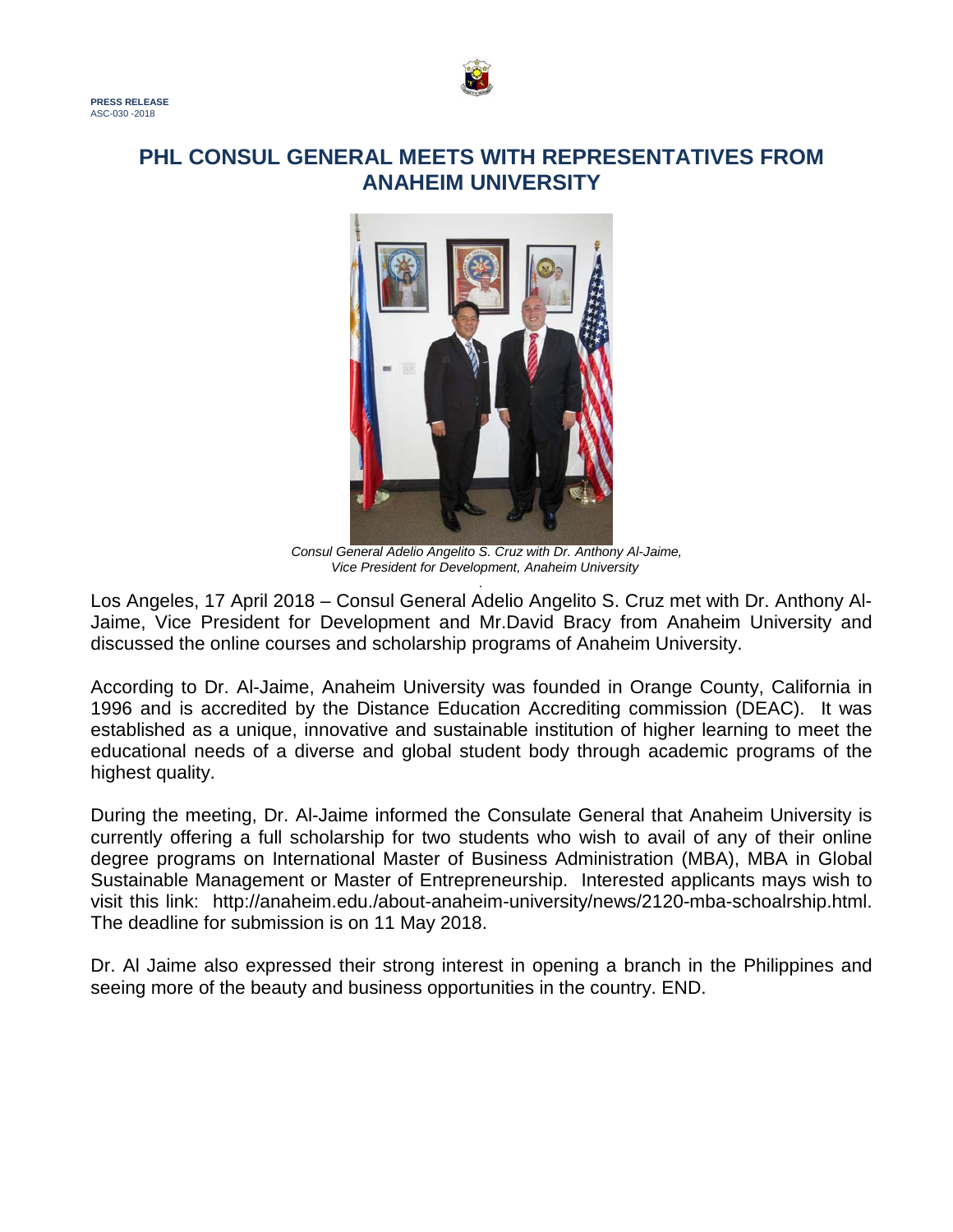

*(L-R) Cultural Officer Wilmina Bautista, Vice Consul Dyan Pastrana, Consul General Adelio Angelito S. Cruz, Dr. Anthony Al-Jaime and Mr. David Bracy*